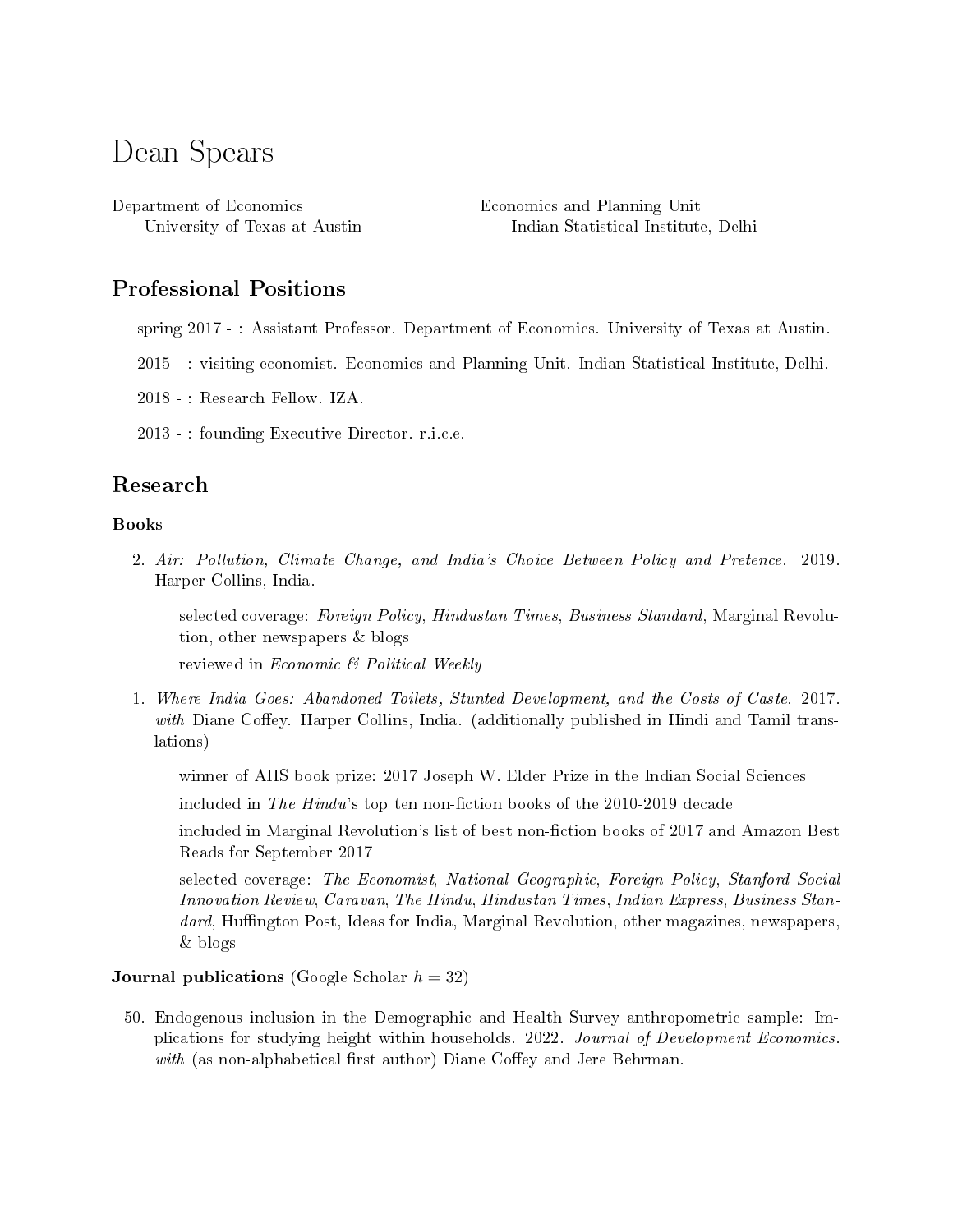- 49. Neonatal death in India: The effect of birth order in a context of maternal undernutrition. 2021. The Economic Journal. with Diane Coffey.
- 48. Minimal utilitarian benchmarks for NDCs provide equity, climate, and development advantages. 2021. Nature Climate Change. with Mark Budolfson, Navroz Dubash, and coauthors.

Co-corresponding author with Mark Budolfson.

- 47. Inversions in Close US Presidential Elections: 1836-2016. with Mike Geruso and Ishaana Talesara. 2021. AEJ: Applied. University of Texas Electoral College Study: utecs.org media attention: The New York Times, front page of Reddit, Atlantic, Bloomberg, Hupost, Salon, Slate, Vox
- 46. Additively-separable and rank-discounted variable-population social welfare functions: A characterization. 2021. Economics Letters. with H. Orri Stefánsson.
- 45. Repugnant Conclusions. with Mark Budolfson. 2021. Social Choice and Welfare.

Previously titled: Why variable-population social orderings cannot escape the repugnant conclusion: Proofs and implications. IZA Discussion Paper 12668.

- 44. Climate action with revenue recycling has benets for poverty, inequality, and wellbeing. 2021. Nature Climate Change. with Mark Budolfson, Noah Scovronick, and coauthors.
- 43. Population momentum, population ethics, and the prospects for fertility policy as climate mitigation policy. with Mark Budolfson. 2021. Journal of Development Studies.
- 42. Mere Addition is equivalent to avoiding the Sadistic Conclusion in all plausible variablepopulation social orderings. 2021 Economics Letters. with Nathan Franz.
- 41. Those Who Can't Sort, Steal: Caste, Occupational Mobility, and Rent-Seeking in Rural India. forthcoming at Journal of Demographic Economics. with Nicholas Lawson.
- 40. Revisiting open defecation: Evidence from a panel survey in rural north India (2014-2018). Economic & Political Weekly (special articles section). 2020. with Aashish Gupta, et al. (Previously IZA Discussion Paper 12065.)
- 39. Persistence of solid fuel use despite increases in LPG ownership: New survey evidence from rural north India. Economic & Political Weekly (special articles section). 2020. with Aashish Gupta and coauthors.
- 38. Exposure to open defecation can account for the Indian enigma of child height. *Journal of* Development Economics. 2020. working paper version: How much international variation in child height can sanitation explain? World Bank Policy Research Working Paper number 6351. media attention: The New York Times, The Economist, Time, The Wall Street Journal, The Guardian, all major English-language Indian newspapers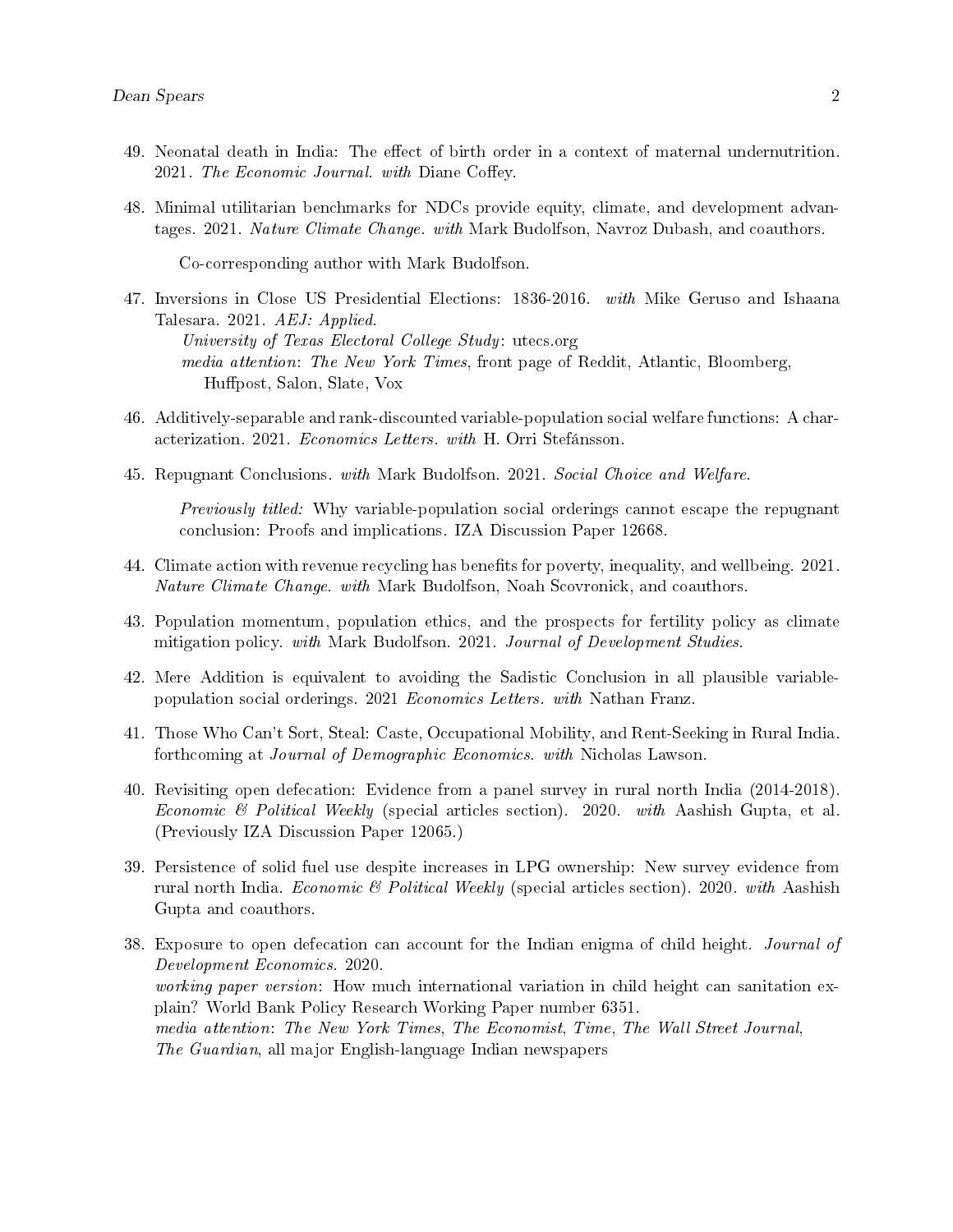- 37. The association of early-life exposure to ambient PM 2.5 and later-childhood height-for-age in India: an observational study. Environmental Health. 2019. with Sagnik Dey and coauthors (Spears as lead author).
- 36. The impact of human health co-benefits on evaluations of global climate policy. Nature Communications. 2019. with Noah Scovronick and coauthors.
- 35. Local social inequality, economic inequality, and disparities in child height in India. Demography. 2019. with Diane Coffey, Ashwini Deshpande, and Jeffrey Hammer.
- 34. The Asymmetry of Population Ethics: Experimental Social Choice and Dual-Process Moral Reasoning. Economics and Philosophy. 2019.
- 33. Measuring open defecation in India using survey questions: evidence from a randomised survey experiment. BMJ Open. 2019. with Sangita Vyas and coauthors.
- 32. The puzzle of open defecation in rural India: Evidence from a novel measure of caste attitudes in a nationally-representative survey. Economic Development and Cultural Change. forthcoming. with Amit Thorat.
- 31. Neighborhood sanitation and infant mortality. American Economic Journal: Applied Economics. 2018. with Michael Geruso.
- 30. Impact of population growth and population ethics on climate change mitigation policy. PNAS. 2017. with Noah Scovronick, Mark Budolfson, Francis Dennig, Marc Fleurbaey, Asher Siebert, Robert H. Socolow, and Fabian Wagner.

authorship footnote: "NS, MBB, and DS contributed equally to this work." Economic Sciences and Sustainability Science classifications (PNAS Direct Submission).

- 29. Child height in India: Facts and interpretations from the 2015-16 NFHS-4. Economic  $\mathscr$ Political Weekly (special article section). 2018. with Diane Coffey.
- 28. Implications of WASH Benefits trials for open defecation Sustainable Development Goal. Lancet Global Health. 2018. with Diane Coffey.
- 27. Optimal climate policy and the future of world economic development. World Bank Economic Review. 2019. corresponding author, with Mark Budolfson, Francis Dennig, Marc Fleurbaey, Noah Scovronick, Asher Siebert, and Fabian Wagner.
- 26. Health externalities of India's expansion of coal plants: Evidence from a national panel of 40,000 households. Journal of Environmental Economics and Management. 2018. with Aashish Gupta.
- 25. Sanitation, disease externalities, and anemia: Evidence from Nepal. The Economic Journal. 2018. with Diane Coffey and Michael Geruso.

winner of Population Health Initiative Prize for Faculty Research, 2017.

24. Health and hunger: disease, energy needs, and the Indian calorie consumption puzzle. The Economic Journal. 2017. with Josephine Duh.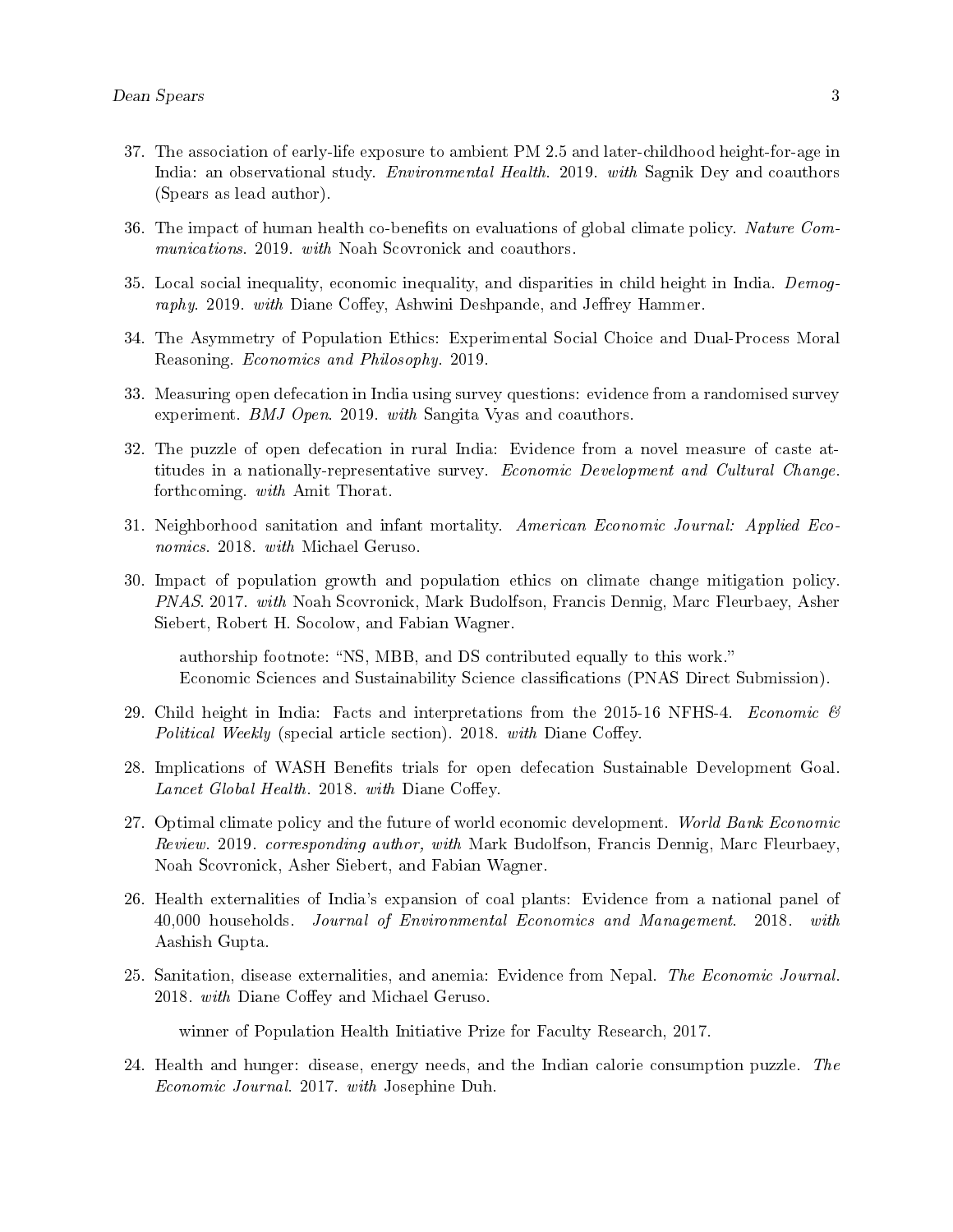winner of the Royal Economic Society Austin Robinson Memorial Prize, 2018.

- 23. Sanitation and religion in South Asia: What accounts for differences across countries?. 2018. Journal of Development Studies. with Sangita Vyas.
- 22. Making people happy or making happy people?: Questionnaire-experimental studies of population ethics and policy. Social Choice and Welfare. 2017.
- 21. Optimal population with exhaustible resource constraints. Journal of Population Economics. 2017. with Nicholas Lawson.
- 20. Switching to sanitation: Understanding latrine adoption in a representative panel of rural Indian households. Social Science  $\mathcal{C}$  Medicine. 2017. with Diane Coffey and Sangita Vyas.
- 19. Place and child health: The interaction of population density and sanitation behavior in developing countries. *Demography.* 2017. with Payal Hathi, Sabrina Haque, Lovey Pant, and Diane Coffey. (non-alphabetical: listed last as co-senior author with Coffey).
- 18. Understanding open defecation in rural India: Untouchability, pollution, and latrine pits. Economic & Political Weekly (special article section). 2017. with Diane Coffey, Aashish Gupta, Payal Hathi, Nikhil Srivastav, and Sangita Vyas.
- 17. An experiment with air purifiers in Delhi during winter 2015-2016. PLoS ONE. 2016. with Sangita Vyas and Nikhil Srivastav.
- 16. Disease externalities and net nutrition: Evidence from changes in sanitation and child height in Cambodia, 2005-2010. Economics and Human Biology. 2016. with Sangita Vyas, Phyrum Kov, and Susanna Smets. (non-alphabetical: listed last).
- 15. Village sanitation and child health: Effects and external validity in a randomized field experiment in rural India. Journal of Health Economics. 2016. with Jeffrey Hammer.
- 14. Effects of Early-Life Exposure to Rural Sanitation on Childhood Cognitive Skills: Evidence from India's Total Sanitation Campaign. Journal of Human Resources. 2016. with Sneha Lamba (non-alphabetical: leading author).
- 13. Who is the Identiable Victim?: Caste and Charitable Giving among Indian Elites. Economic Development and Cultural Change. 2016. with Ashwini Deshpande.
- 12. What doesn't kill you makes you poorer: Effects of the early-life disease environment on adult wages in India. Economics and Human Biology (lead article, volume 21). 2016. with Nicholas Lawson.
- 11. A smaller human population in 2100 could importantly reduce the risk of climate catastrophe. letter in Proceedings of the National Academy of Sciences. 2015.
- 10. Short-Term Labor Migration from Rural North India: Evidence from New Survey Data. Population Research and Policy Review. 2015. with Diane Coffey and John Papp.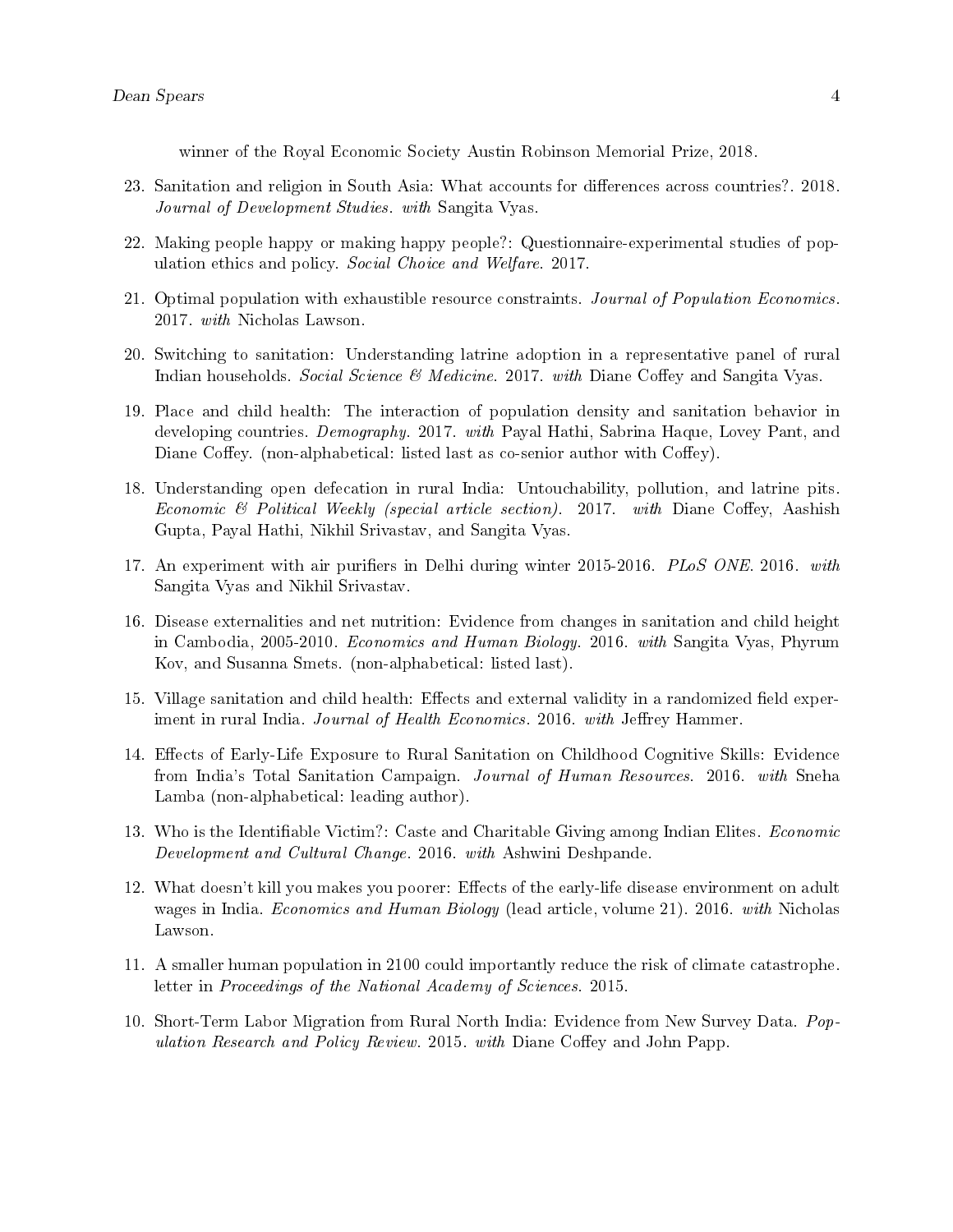- 9. Revealed preference for open defecation: Evidence from a new survey in rural north India. Economic & Political Weekly (special article section). 2014. with Diane Coffey, Aashish Gupta, Payal Hathi, Nidhi Khurana, Nikhil Srivastav, and Sangita Vyas.
- 8. Having a son promotes clean cooking fuel use in urban India. *Economic Development and* Cultural Change. 2014. with Avinash Kishore.
- 7. Decision Costs and Price Sensitivity: Field Experimental Evidence from India. Journal of Economic Behavior & Organization. 2014.
- 6. Caste, 'cleanliness', and cash: Effects of caste-based political reservations in Rajasthan on a sanitation prize. Journal of Development Studies. 2013. with Sneha Lamba.
- 5. Open defecation and childhood stunting in India: An ecological analysis of new data from 112 districts. PLoS ONE. 2013. with Oliver Cumming and Arabinda Ghosh.

award for top 10% of papers in *PLoS ONE* by citation count.

- 4. Poverty and probability: aspiration and aversion to compound lotteries in El Salvador and India. Experimental Economics. 2012.
- 3. Height and cognitive achievement among Indian children. *Economics & Human Biology.* 2012.
- 2. Economic Decision-Making in Poverty Depletes Behavioral Control. B.E. Journal of Economic Analysis & Policy. 2011. media attention: The New York Times, The New Republic, Wikipedia front page
- 1. Bounded Rationality as Subjective Menus: Contraction Consistency and Intertemporal Choice. B.E. Journal of Theoretical Economics. 2011.

#### Requests to revise and resubmit

- 3. Intergenerational transmission is not sufficient for positive long-term population growth: Research Note. with Sam Arenberg, Kevin Kuruc, and others. resubmitted to Demography.
- 2. Women's status and children's height in India: Evidence from joint rural households. with Diane Coffey and Reetika Khera. revision requested from *Demography*.
- 1. Calibrating variable-value population ethics. with H. Orri Stefánsson. revision requested from Economics & Philosophy

#### Working papers

- 4. Excess neonatal mortality in private facility births in India. with Diane Coffey, Nikhil Srivastav and coauthors.
- 3. How Likely Is It that Courts Will Select the US President? The Probability of Narrow, Reversible Election Results in the Electoral College versus a National Popular Vote. with Mike Geruso. NBER working paper.

University of Texas Electoral College Study: utecs.org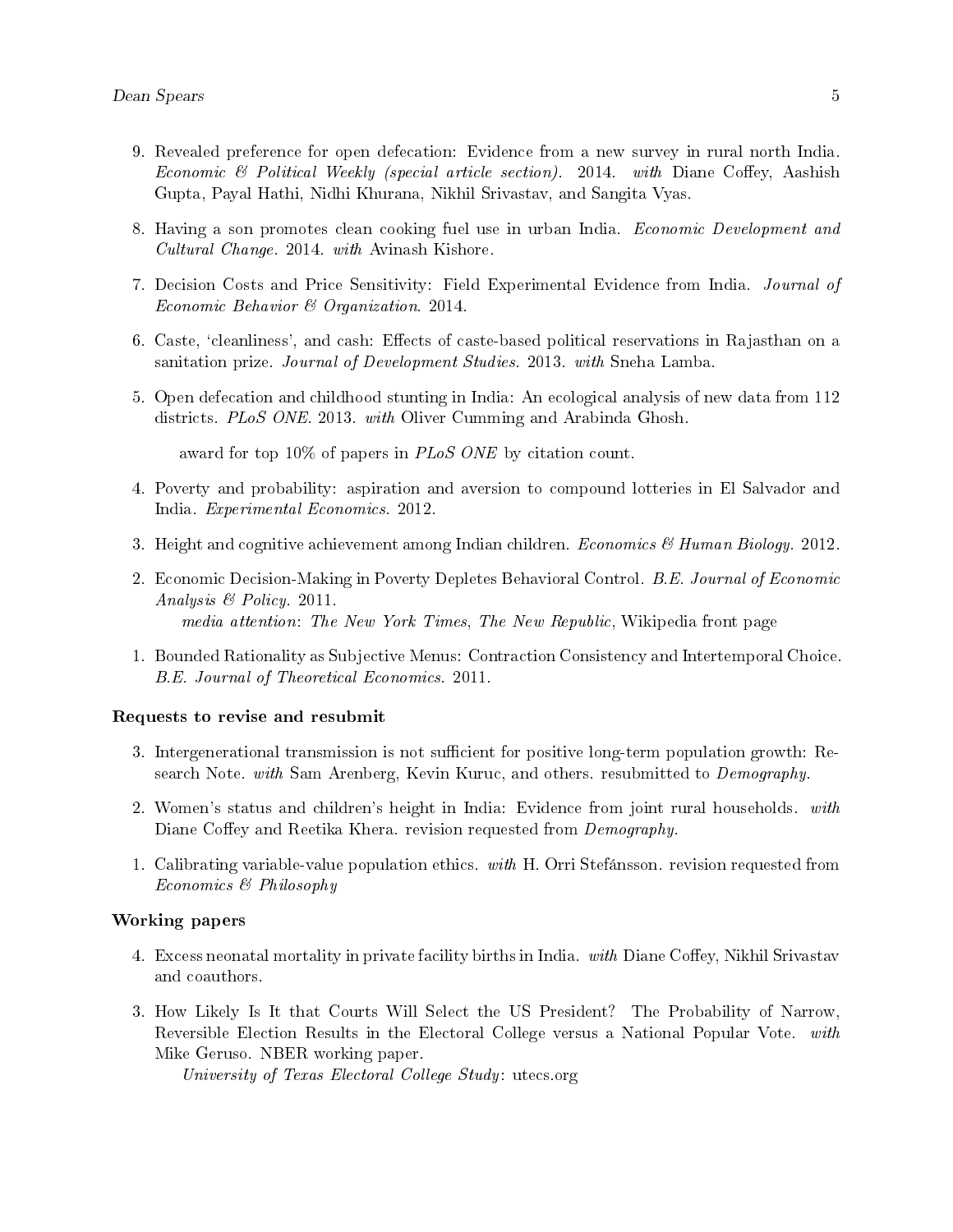- 2. Heat, humidity, and infant mortality in the developing world. with Mike Geruso. NBER working paper 24870.
- 1. Open defecation and the Muslim infant survival advantage in India: New evidence from the 2015-16 DHS. with Mike Geruso.

#### Policy research, reviews, and book chapters

23. What Should We Agree on about the Repugnant Conclusion?. 2021. Utilitas. with Zuber, et al.

leading organizer and corresponding author for 29-author collaboration.

- 22. Persisting Prejudice: Measuring Attitudes and Outcomes by Caste, Religion, and Gender. CASTE: A Global Journal on Social Exclusion. 2020. with Amit Thorat and coauthors.
- 21. Assessing high-profile public messaging for sanitation behavior change: Evidence from a mobile phone survey in India. Waterlines. 2020. with Payal Hathi and Diane Coffey.
- 20. Does the Repugnant Conclusion have important implications for axiology or for public policy?. with Mark Budolfson. forthcoming in Oxford Handbook of Population Ethics. OUP.
- 19. Quantifying Animal Well-Being and Overcoming the Challenge of Interspecies Comparisons. 2019. with Mark Budolfson. The Routledge Handbook of Animal Ethics. Routledge.
- 18. India's deadly war on experts. Foreign Policy. 2019.
- 17. The consequences of social inequality for the health and development of India's children: The case of caste, sanitation, and child height. Social Justice Research 2019. with Melissa LoPalo and Diane Coffey.
- 16. Quantifying India's Climate Vulnerability. India Policy Forum. 2018. with Melissa LoPalo, Kevin Kuruc, and Mark Budolfson.
- 15. Effective Altruism and Barriers to Marginal Impact. in *Effective Altruism: Philosophical* Issues. 2019. with Mark Budolfson.
- 14. Open Defecation in Rural India, 2015-16: Levels and Trends in NFHS-4. *Economic & Political* Weekly. 2018. with Diane Coffey.
- 13. Maximizing the Public Health Benefits from Climate Action. *Environmental Science*  $\mathscr{C}$  Technology. 2018. with George D Thurston, Sara De Matteis, Kris Murray, Pauline Scheelbeek, Noah Scovronick, Mark Budolfson, and Paolo Vineis.
- 12. Caste is stunting all of India's children. Foreign Policy. 2017. with Diane Coffey.
- 11. Purity, pollution, and untouchability: Challenges affecting the adoption, use, and sustainability of sanitation programmes in rural India with Aashish Gupta and Diane Coffey. chapter in Sustainable Sanitation for All: Experiences, Challenges, and Innovations edited by Petra Bongartz, Naomi Vernon and John Fox. 2016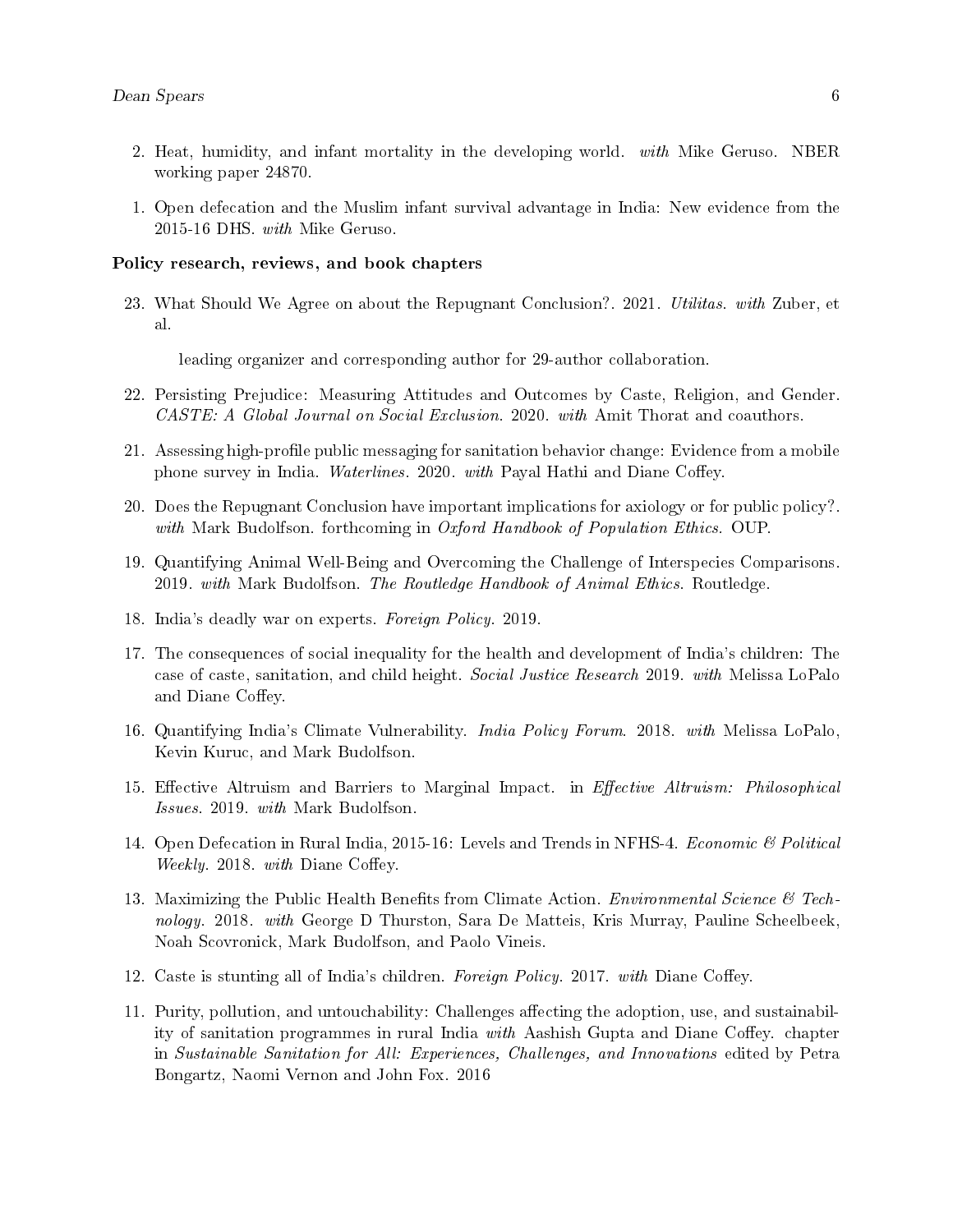10. Can collective action strategies motivate behavior change to reduce open defecation in rural India?. Waterlines. 2016. with Payal Hathi and Diane Coffey.

winner of Jeroen Ensink Memorial Prize for 2016

- 9. Caste and life satisfaction in rural north India. *Economic & Political Weekly.* 2016.
- 8. Improving sanitation is a policy priority for children's human capital in rural India: Lessons from recent literature and the IHDS. chapter in Undernutrition and public policy in India edited by Sonalde Desai, Lawrence Haddad, and Amit Thorat. 2016.
- 7. Seeing Past Ethical Illusions: Greene's *Moral Tribes* and Cooperation and Conflict in India. Economic & Political Weekly (book review). 2015.
- 6. Why sanitation matters for nutrition. chapter 3 in IFPRI Global Food Policy Report. 2015. with Lawrence Haddad.
- 5. Height of the problem. Seminar 2014. with Diane Coffey.
- 4. Are children in West Bengal shorter than children in Bangladesh? Economic & Political Weekly. 22 February 2014. with Arabinda Ghosh & Aashish Gupta.
- 3. Stunting among Children: Facts and Implications. Economic & Political Weekly. 24 August 2013. with Diane Coffey, Angus Deaton, Jean Drèze, & Alessandro Tarozzi
- 2. Policy lessons from the implementation of India's Total Sanitation Campaign. *India Policy* Forum. 2012.
- 1. Low Expectations: Reference-Dependent Preferences and Labor Supply in Cape Town, South Africa. Poverty & Public Policy. 2012.

### Academic honors & research grants

PI or co-PI for over \$13 million in funded research.

anonymous private foundation gift to UT-Austin Population Research Center to establish Population Wellbeing Initiative, \$10 million, 2021

Longview Philanthropy, "Population decline on the horizon"  $(co-PI$  with Mark Budolfson), \$318,000, 2021-2023.

NIH K01HD098313, "Projecting the future of early life mortality in the developing world." \$660,930, 2019-2024.

Population, Climate Change, and Sustainability: A Grand Challenge facing Economics, Demography, and Public Policy," Dr. Cécile DeWitt-Morette France-UT Endowed Excellence Grants. (co-PI with Stéphane Zuber), \$10,000, 2019-2020.

Austin Robinson Memorial Prize, given annually by the Royal Economic Society for the best paper in The Economic Journal by authors within five years of their PhD, 2018.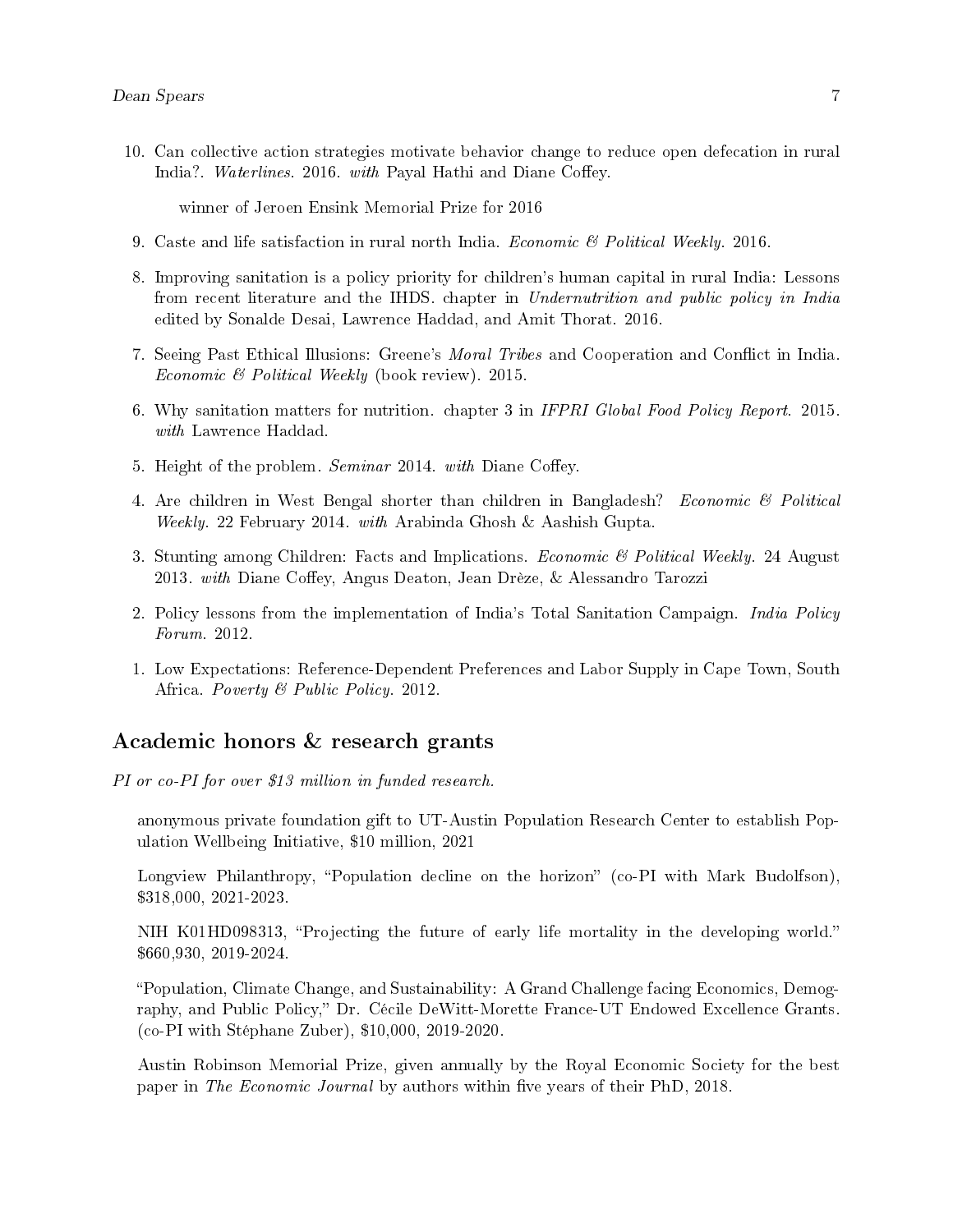BMGF OPP1125318, "Evidence-based sanitation policy for rural India" (co-PI with Diane Coffey), \$279,817, 2018-2021.

Labelle Lecturer in health economics, McMaster University, 2017.

Joseph W. Elder Prize in the Indian Social Sciences, 2017.

Population Health Initiative Prize for Faculty Research, 2017.

Jeroen Ensink Memorial Prize, 2016.

BMGF center grant to r.i.c.e., \$1,399,996, 2015-2019.

Experimental partnership between J-PAL and the Government of Tamil Nadu on rural sanitation behavior (co-PI with Diane Coffey, Sandip Sukhtankar, and Sangita Vyas), \$70,000 (INR 45 lakh), 2015-2016.

NIH 1R03HD081209-01, "Impacts of Sanitation on Child and Maternal Health" (co-PI with Michael Geruso), \$116,005, 2014-2016.

USAID TRAction grant on interaction of population density and sanitation, \$62,267, 2013-2014.

IGC grant on switching to sanitation in rural north India (co-PI with Diane Coffey),  $\pounds10,000$ , 2013-2014.

Gates Foundation grant on sanitation and child health research and evidence based advocacy, \$260,000, 2013-2015.

Russell Sage Foundation Summer Institute in Behavioral Economics, 2010.

Truman Scholarship, 2004.

# Teaching experience

#### Courses taught

Development and Population (advanced undergrad). Economics Department, UT Austin. spring 2018, 2019; fall 2019  $(2 \times)$ .

Development Economics (PhD). Economics Department, UT Austin. spring 2017 - 2020.

Workshop on Experimental Methods within Surveys ("Questionnaire-Experiments"). with Diane Coffey. Indian Statistical Institute, Delhi. fall 2016.

Development Ethics; Economics of Inequality and Social Policy. Woodrow Wilson School, Princeton University. spring 2016.

Workshop on Methods in Economic Demography. with Diane Coffey. Indian Statistical Institute, Delhi. fall 2015.

Microeconomics for MPP students. Woodrow Wilson School, Princeton University. summer 2014, 2015.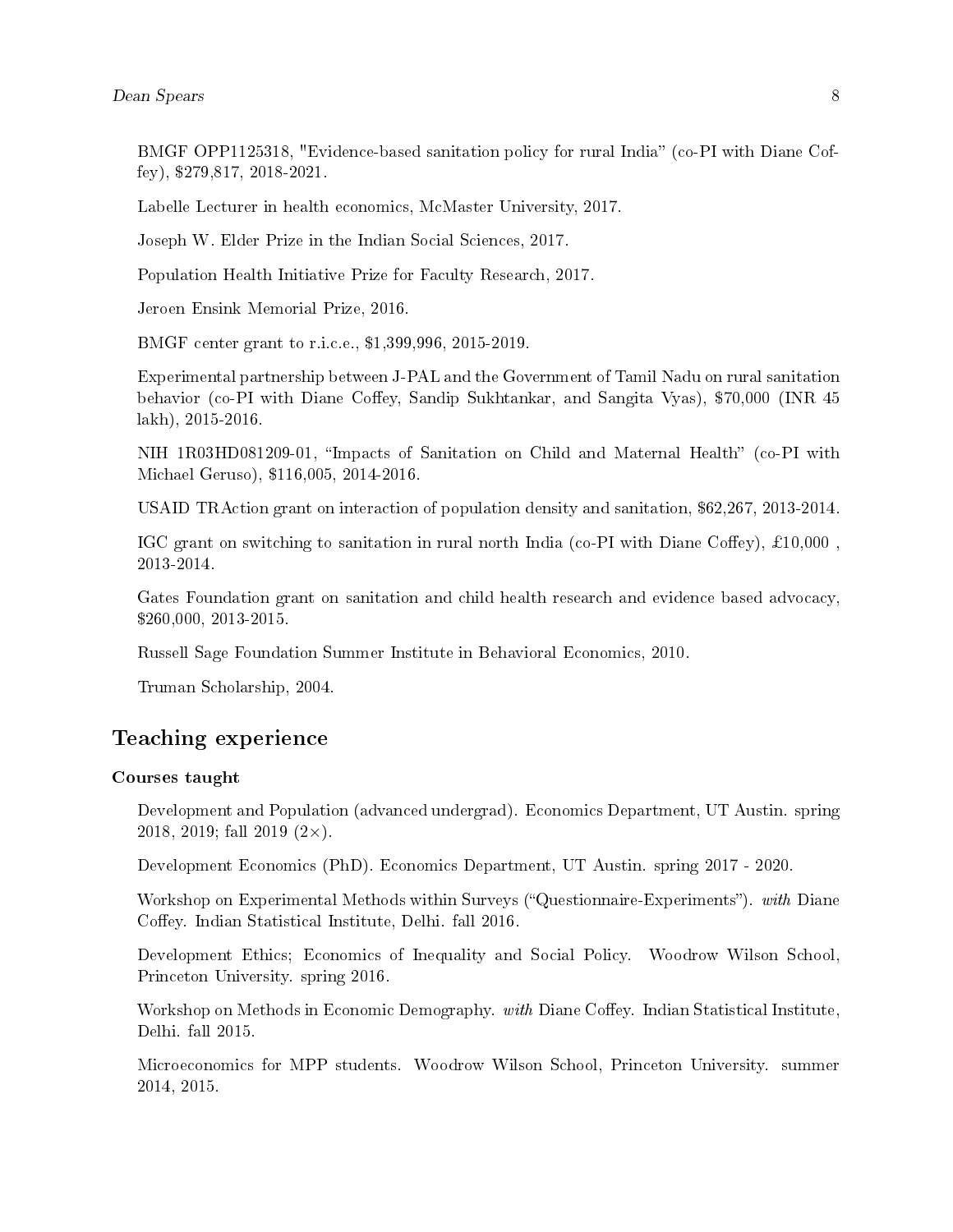#### Graduate advising

Sangita Vyas (PhD spring 2022): Hunter College and CUNY Institute for Demographic Research

Sam Arenberg (current 5th year, co-advisor)

Meghan Shea (PhD spring 2020): Abt Associates

Melissa LoPalo (PhD spring 2019, co-advisor): Montana State University

Kevin Kuruc (PhD spring 2019, co-advisor): University of Oklahoma

Prankur Gupta (current 3rd year)

awarded Graduate School Mentoring Fellowship, UT Austin, 2017. (student did not attend UT)

### Undergraduate thesis advising

Arunima Mehrotra (2021)

Drew Burd (2020)

Ashton Martin (2018)

## Professional Activities

#### Conference organization

PAA session "Early Life Health in Low and Middle Income Countries." 2022. co-organized with Diane Coffey.

Social choice, climate change, and population. 2020. co-organized with Stéphane Zuber at UT-Austin.

Consultation on Rural Sanitation Progress under the SBM: Learning from the Field. 2018. co-organized between r.i.c.e. and Accountability Initiative.

Promoting Latrine Use in Rural India. 2016. co-organized between r.i.c.e. and 3ie.

Purity, Untouchability, and Open Defecation: Starting a Conversation for a Swachch Bharat, conference hosted at Jawaharlal Nehru University by r.i.c.e. and the Indian Institute for Dalit Studies. 2015. co-organized with Sangita Vyas and Diane Coffey.

Panel at UNC Water and Health Conference. 2014. co-organized with Diane Coffey and Jan Willem Rosenboom.

Panel at American Economic Association. "Toilet Papers: The Economics of Sanitation in Developing Countries." 2014. co-organized with Manisha Shah.

Conference on child height in India and early-life disease, at the Delhi School of Economics, with the support of the World Bank and the Ministry of Drinking Water and Sanitation. 2-3 August 2013. co-organized with Ashwini Deshpande and Abhijit Banerji.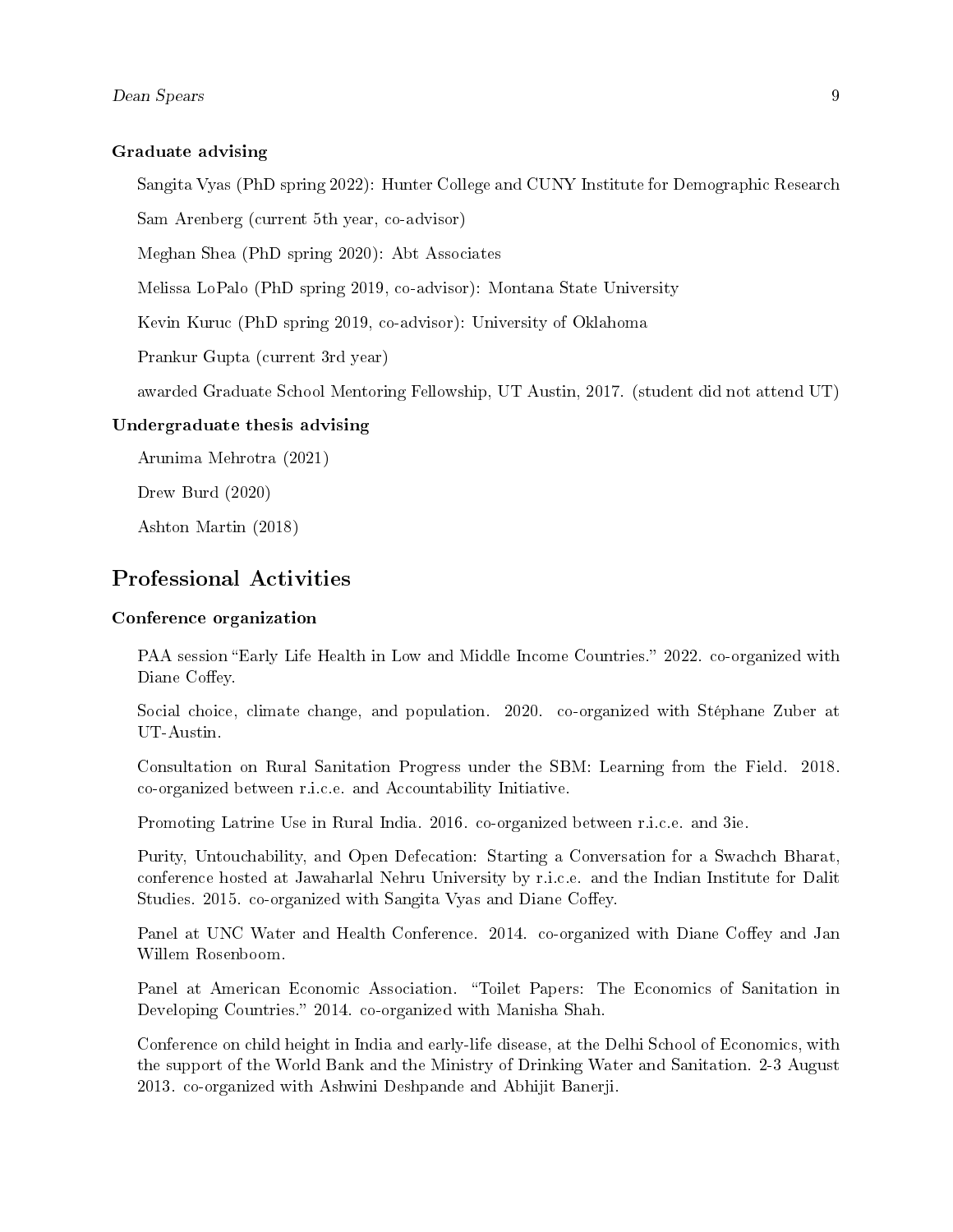#### Invited seminars and conference presentations

2021: Australian National University, PAA, IFFS, Gujarat Institute of Development Research

2020: IFFS, UQÀM, UMD MPRC

2019: CUNY CIDR, PPE (conference at Tulane), USC, PAA, IFFS, Duke, Oxford (GPI)

2018: Yale, Princeton (Climate Futures Initiative), Penn (CASI & PSC), University of Sussex (IDS), NCSU (WASH cluster), TREE (NCSU, RTI, & Duke environmental economics), PAA (two presentations), Institute for Futures Studies, Social Choice and Welfare (conference in Seoul), Centre for Policy Research (Delhi), India Policy Forum, Washington University in St. Louis, Stanford Rosenkranz Symposium

2017: Princeton (Climate Futures Initiative), The College of New Jersey (Philosopher's Holiday invited lecture), UQÀM, Azim Premji University, McMaster University (Labelle lecture), Penn (conference on child development in India), IIT-Delhi, NIPFP, ISI-Delhi

2016: UT Austin (economics), Penn (PSC & CASI), Brown Watson Institute, Tufts Friedman School, Princeton Center for Health and Wellbeing, Princeton Social Choice & Welfare working papers group, PAA, UNU-WIDER, Tamil Nadu Department of Rural Development, NEUDC (coauthor presented), Indian Statistical Institute, 3ie (Delhi), Ranchi University

2015: Aix-Marseille School of Economics, PAA (two presentations), LBSNAA, Delhi School of Economics, Chicago Booth (Center for Decision Research), 3ie Delhi Evidence Week, UNC Water and Health Conference (coauthor presented posters), Indian Statistical Institute

2014: AEA, PAA (two presentations), UT Austin (economics & population center), Princeton, Delhi School of Economics, Allahabad University, Indian Statistical Institute, World Bank (Nairobi, DC, & Delhi), Gates Foundation (Nairobi), WASH 2014 (Brisbane), IDS-NCAER nutrition conference (Delhi), 3ie, PHFI, LBSNAA, IFPRI (DC), UNC Water and Health Conference (several presentations), IHDS users conference (NCAER), Tufts Friedman School, NEUDC, Ministry of Statistics & NSSO (Government of India), National Centre for Good Governance (Government of India)

2013: AEA, PAA (coauthor presented at economic demography workshop), Tufts Friedman School, University of Virginia, UNC Water and Health Conference, Delhi School of Economics, World Bank (DC, Delhi, & Phnom Penh), Gates Foundation (Phnom Penh, Seattle), Public Health Foundation of India, national NBA conference at Uttarakhand administrative training institute, IFPRI (DC), World Water Week (Stockholm)

2012: PAA (poster & paper), Yale conference on experimental moral psychology and poverty, World Bank (DC & Delhi), Gates Foundation, India Policy Forum (Brookings & NCAER), LBSNAA, NCAER, World Bank Delhi, World Water Week (Stockholm), Indian Statistical Institute, NEUDC

2011: Delhi School of Economics, NCAER, IIT Delhi

2010: University of Cape Town, Princeton Center for Health and Wellbeing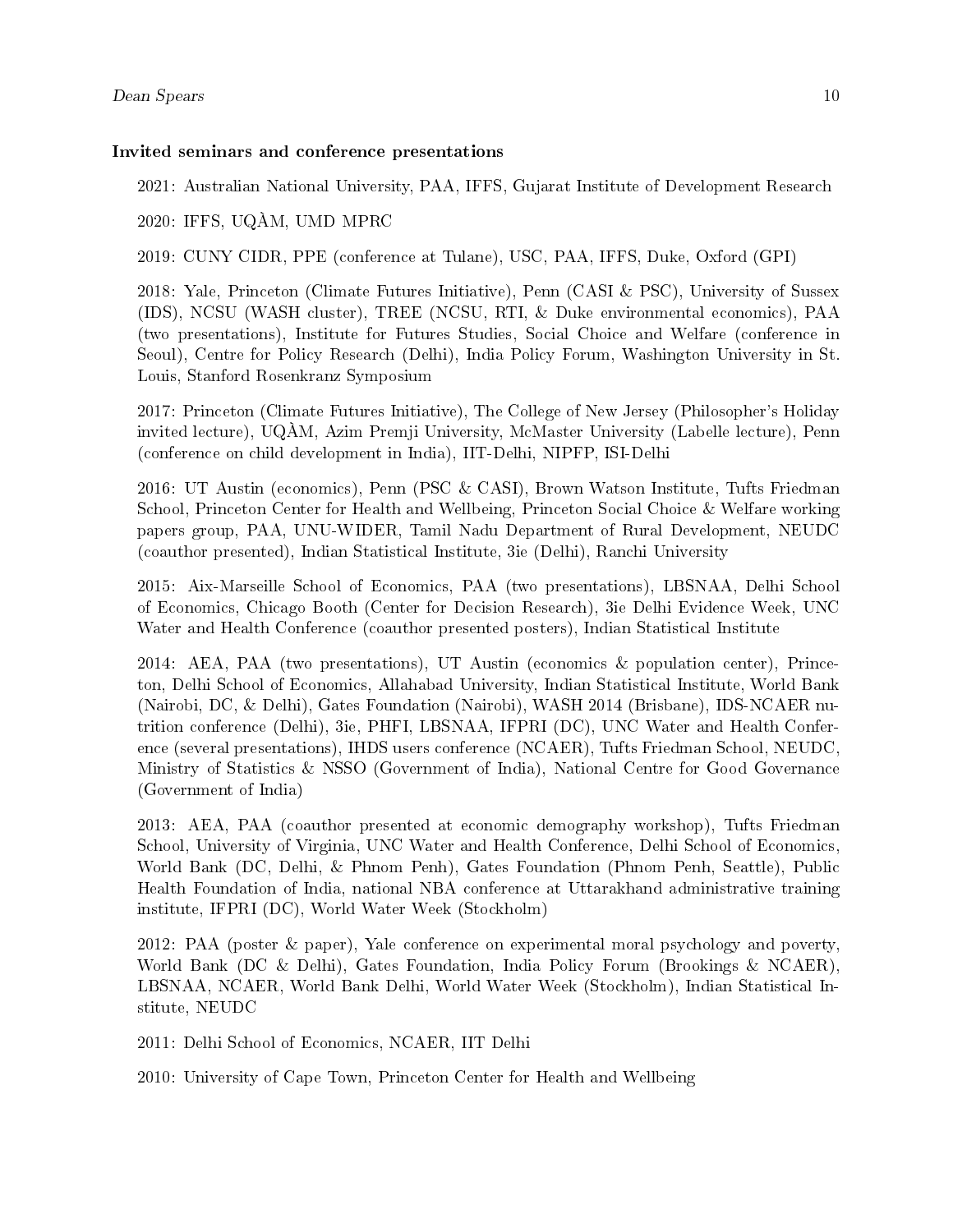2009: University of El Salvador, NEUDC

2008: NEUDC

#### Journal refereeing

AEJ: Applied; AEJ: Policy; American Economic Review; AER: Insights; American Journal of Tropical Medicine and Hygiene; BMJ Global Health; Demography; Econometrica; Economic Development and Cultural Change; Economics & Human Biology; The Economic Journal; Economics & Philosophy; Economic & Political Weekly; Economic Theory; Energy Policy; Food Policy; Health Economics; 3ie (funding agency); International Journal of Epidemiology; International Journal of General Medicine; Journal of African Economies; Journal of Applied Philosophy; Journal of Asian Economics; Journal of Development Economics; Journal of Development Effectiveness; Journal of Economic Theory; Journal of the European Economics Association; Journal of Health Economics; Journal of Human Resources; Journal of Labor Economics; Journal of Philosophy; Journal of Policy Analysis and Management; Journal of Water, Sanitation, and Hygiene for Development; Lancet Global Health; Nature Climate Change; PLOS One; PNAS; Population and Environment; Poverty and Public Policy; Public Finance Review; Quarterly Journal of Economics; Review of Economics of the Household; Review of Economics and Statistics; Science; Social Choice & Welfare; Social Science & Medicine; The South Asianist; Utilitas; Water Resources Research; World Bank Economic Review; World Development

#### UT service

Economics Department PhD admissions committee (2021)

Population Research Center Governance Committee (2019-)

ad hoc grant review for Vice President for Research (2019)

organized spring 2018 development seminar speaker series

guest lecturer: PRC professional development course; Innovations for Peace and Development; a McCombs MBA course; LBJ PhD seminar; CHEER (Dell Medical School)

#### Other media

many newspaper and magazine op-ed articles on economic and policy issues: Foreign Policy, Indian Express, Business Standard, Mint, India Today, Hindustan Times, The Hindu, Huffington Post, Ethiopian Herald, Ideas for India

TV appearances in India to discuss economic and policy issues: BBC, NDTV, CNN-IBN, Hindustan Times video

### Education

Ph.D.: Economics Department, Princeton University, 2013.

M.P.A.: Woodrow Wilson School, Princeton University, 2007.

M.A.I.S. & B.A.: School of International and Area Studies, University of Oklahoma, 2005.